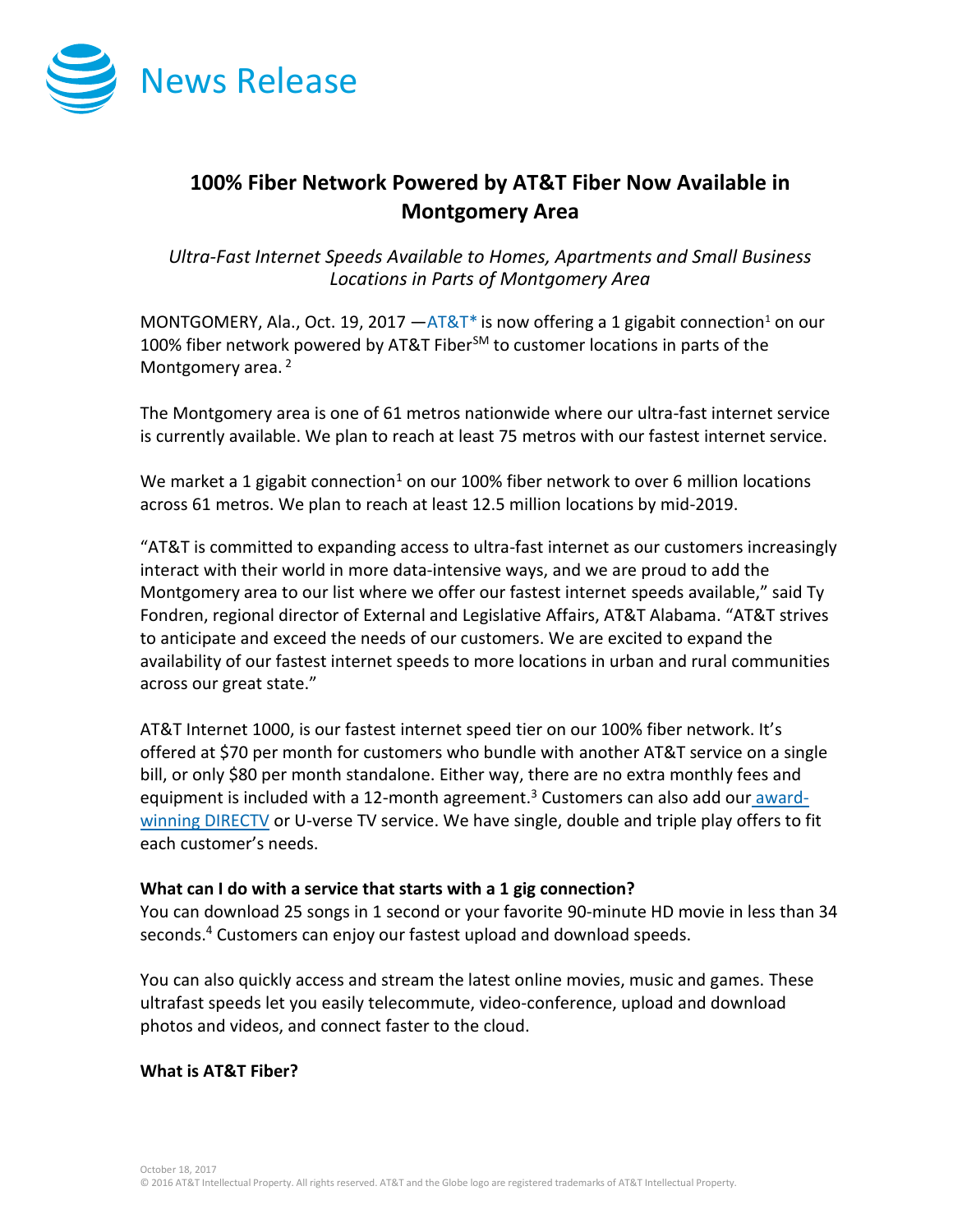

Our 100% fiber network under the AT&T Fiber umbrella brand lets customers choose from a range of internet speeds, all over an ultrafast internet connection. This 100% fiber network is just one of the network technologies we plan to use to connect customers as a part of AT&T Fiber.

Frost & Sullivan recently recognized AT&T for its leadership in high-speed internet services. It awarded AT&T the 2016 Company of the Year Award for Broadband Access. The analyst firm praised AT&T for "rapidly evolving into a new form of telecommunications company; one that is based on the delivery of broadband access, both fixed and mobile, as well as services that ride that access."

For more information on AT&T Fiber, go to [att.com/getfiber](https://www.att.com/internet/gigapowerfiber.html?source=ECtr0000000000GdD&wtExtndSource=getfiber).

## **AT&T in Alabama:**

AT&T has invested more than \$1.1 billion in its wireless and wireline networks in Alabama from 2014 to 2016. This drives upgrades to reliability, coverage, speed and performance for residents and business customers.

*<sup>1</sup>Actual customer speeds may vary. For AT&T Internet 1000 download speeds are typically up to 940Mbps due to overhead capacity reserved to deliver the data.*

 *Initial availability limited to select areas. May not be available in your area. Go to att.com/internet/ to see if you qualify. Must maintain a qualifying bundle to receive bundled pricing. Prorated ETF (\$180) applies if service is disconnected before end of 12 mos. After 12 months, price moves to standard rate of \$90/mo. Credit restrictions apply. Speed/Time examples are estimates.*

*Cautionary Language Regarding Forward Looking Statements:* Information set forth in this news release contains financial estimates and other forward-looking statements that are subject to risks and uncertainties, and actual results may differ materially. A discussion of factors that may affect future results is contained in AT&T Inc.'s filings with the Securities and Exchange Commission. AT&T disclaims any obligation to update or revise statements contained in this news release based on new information or otherwise.

### **\*About AT&T**

AT&T Inc. [\(NYSE:T\)](http://www.att.com/gen/landing-pages?pid=5718) helps millions around the globe connect with leading entertainment, business, mobile and high speed internet services. We offer the nation's best data network\*\* and the best global coverage of any U.S. wireless provider. We're one of the world's largest providers of pay TV. We have TV customers in the U.S. and 11 Latin American countries. Nearly 3.5 million companies, from small to large businesses around the globe, turn to AT&T for our highly secure smart solutions.

AT&T products and services are provided or offered by subsidiaries and affiliates of AT&T Inc. under the AT&T brand and not by AT&T Inc. Additional information about AT&T products and services is available at [about.att.com.](http://about.att.com/category/all_news.html) Follow our news on Twitter at @ATT, on Facebook at [facebook.com/att](http://www.facebook.com/att) and on YouTube at [youtube.com/att.](http://www.youtube.com/att)